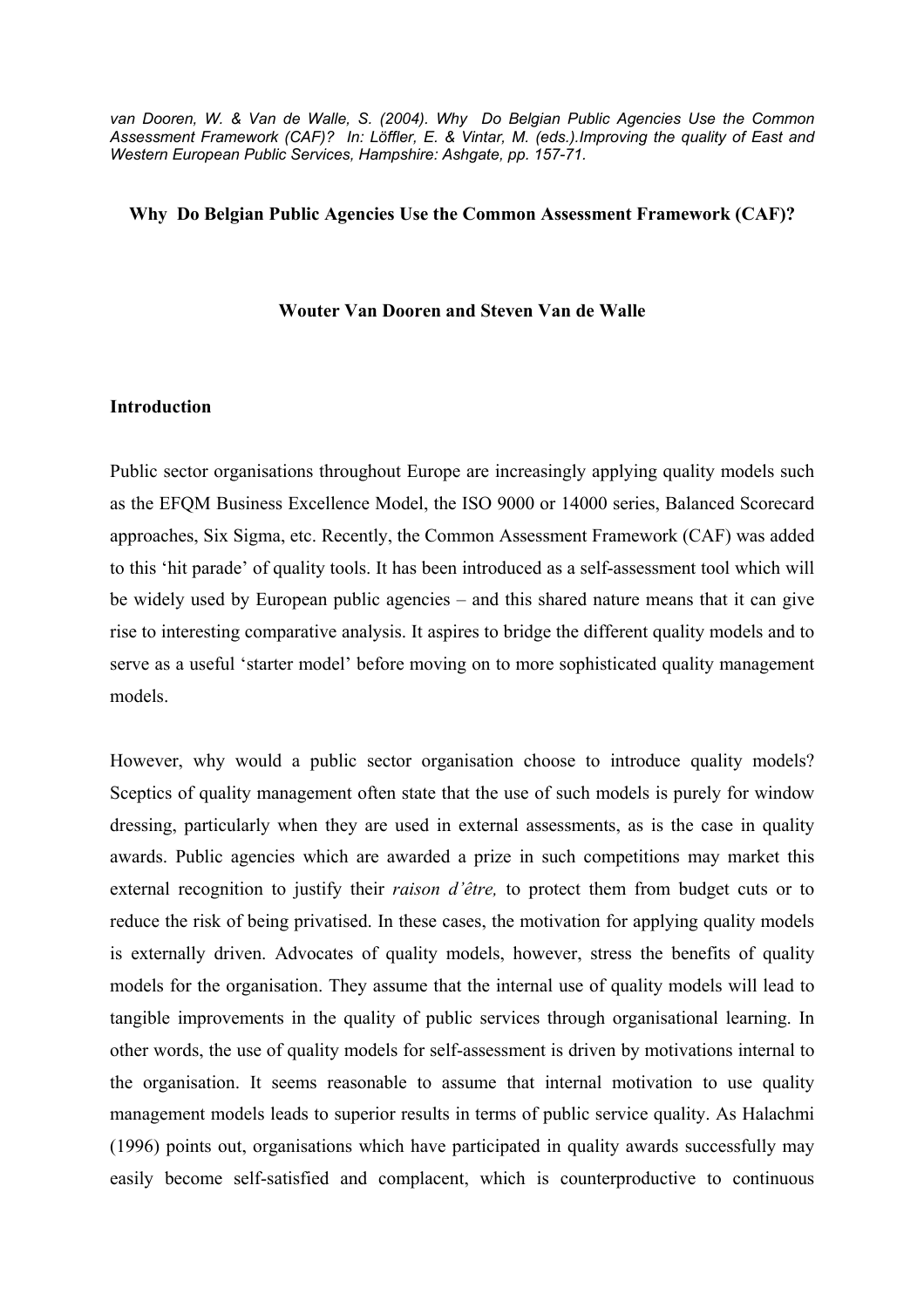improvement. Organisations which have not received a prize in a quality award, however, may perceive themselves as 'losers' and in frustration might discontinue their improvement efforts.

Therefore, it is important to analyse the kind of purpose for which quality tools are used, before we make a judgement on whether their benefits exceed the costs or the risks of introducing them. This chapter explores the motives of public sector organisations in adopting quality models. The authors present some empirical results for Belgian public agencies by using the example of the CAF.

In the next section, the authors provide a brief description of the CAF and its difusion in the Belgian public sector.

# **The Introduction of the CAF within the Belgian Public Administration**

### *The Common Assessment Framework*

The CAF was developed as an instrument to help public agencies in Europe to become familiar with the principles of quality management (see chapter **???** in this volume). The European Institute for Public Administration refers on its website to four purposes for the CAF (EIPA, 2003):

(1) "To capture the unique features of public sector organisations.

(2) To serve as a tool for public administrators who want to improve the performance of their organisation.

(3) To act as a 'bridge' across the various models in use in quality management.

(4) To facilitate benchmarking between public sector organisations."

The design and contents of the CAF are very similar to a 1999 version of the European Excellence Model designed by the European Foundation for Quality Management (EFQM). A few extra elements have come from criteria used in the Speyer Quality Award, which is an award for public sector organisations in Germany, Austria and Switzerland (Venna and Kelly, 2002: 7). Further elements were brought in from adaptations of the EFQM model developed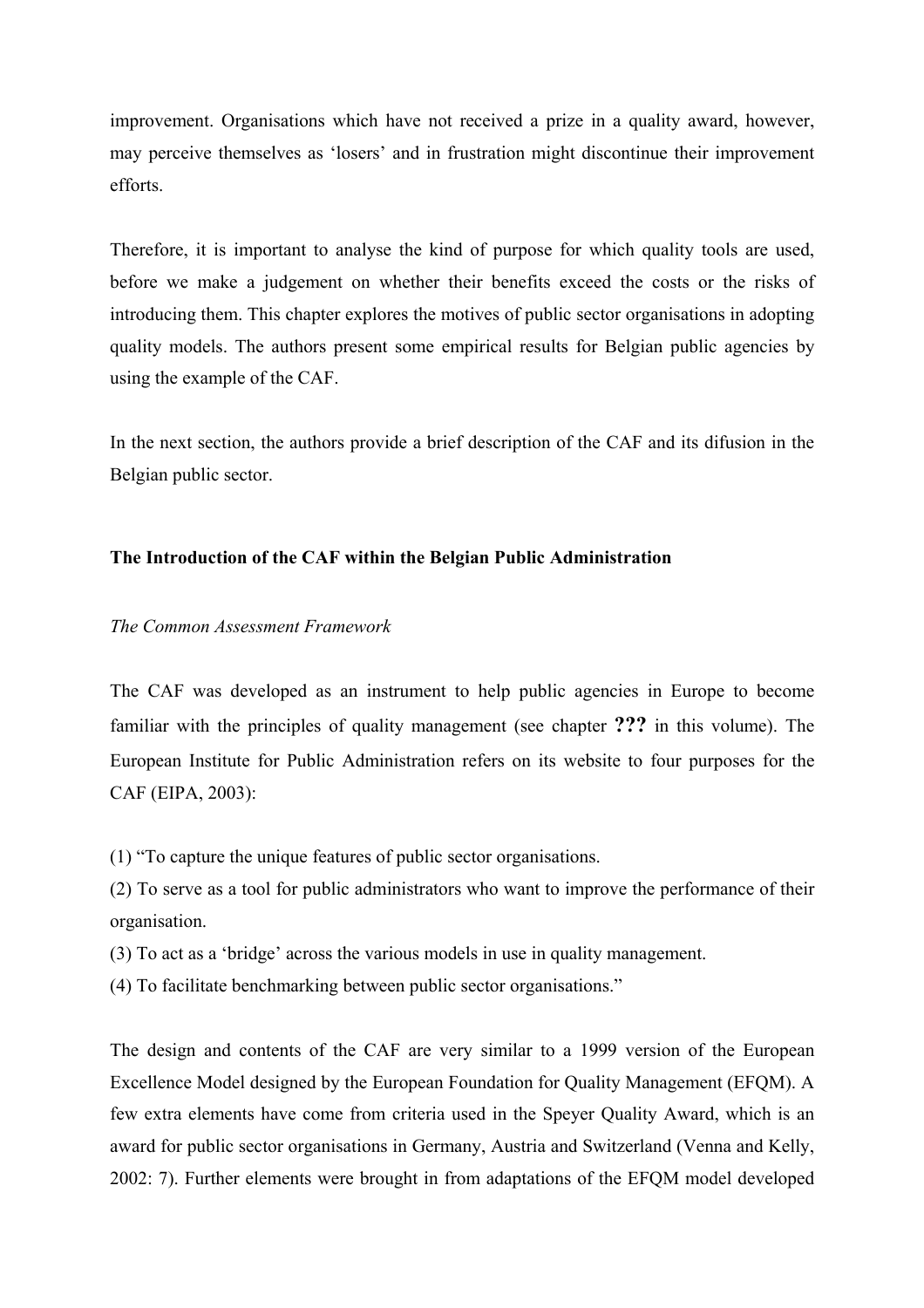in the United Kingdom and Denmark to make the CAF more appropriate to public sector organisations in those countries. Consequently, the CAF has the same nine-box structure as the European Excellence Model, including five so-called 'enablers' and four 'results areas'. Apart from key criteria 'process and change management and 'customer/citizen-oriented results', the headings of the boxes are identical.

**Figure 1: The Nine Box-Structure of the CAF** 



(Based on the EFQM Excellence Model diagram)

Source: <http://www.eipa.nl/home/eipa.htm>(Copyright © European Institute of Public Administration, 2003, reprinted by the permission of the European Institute of Public Administration)

The major difference between the EFQM model and CAF is the scoring method. The EFQM model is based on a sophisticated scoring approach that distinguishes between '*results criteria'* and '*method criteria*' in the RADAR chart. For '*method criteria'*, organisations assess their performance in terms of approach, deployment, assessment and review. For '*results criteria'*, the terms are trends, target values, comparisons and clarification, and scope.

The CAF offers five alternative assessment responses in relation to every sub-criterion in the enablers and results sections (see [http://www.eipa.nl/CAF/en/GuideLines.htm\)](http://www.eipa.nl/CAF/en/GuideLines.htm). According to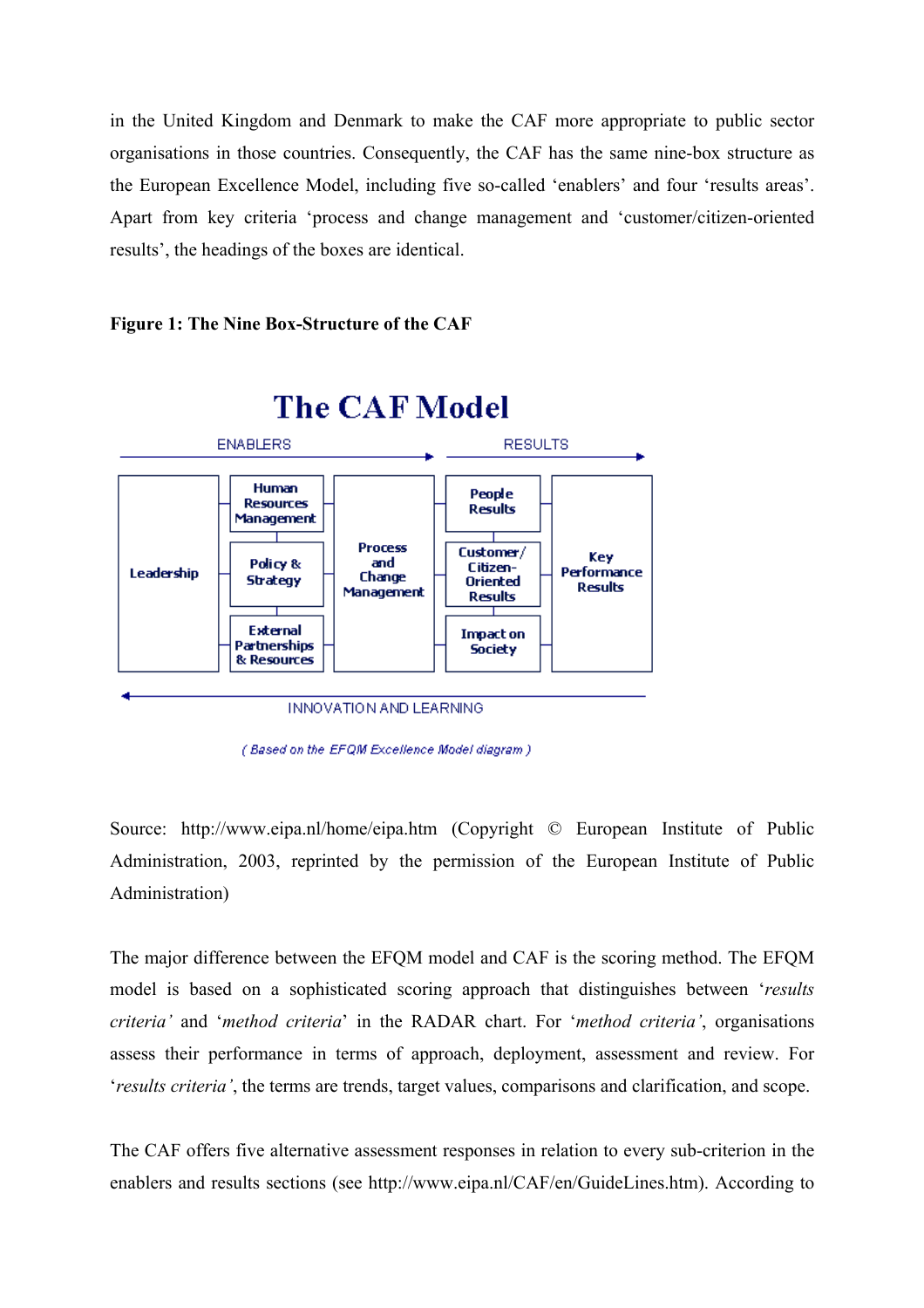the response selected by the self-assessment team, performance is scored from 1 (no actions have been taken/no results have been measured or results are declining) to 5 (the highest possible score). Compared to the EFQM model, the CAF claims to offer a rather '*light'* approach towards scoring.

# *The Role of the CAF in the Quality Conference for Belgium Public Administration*

In May 2000, the 15 member states of the EU presented their 'best administrative practices' at the 'First Quality Conference for Public Administration' in Lisbon (see also www.2qconference.org). As a follow up, the three ministers of the civil service in Belgium, both at the federal and at the regional level, organised a conference entitled '*First Quality Conference for the Public Services in Belgium'* on October 10-11, 2001 (www.publicquality.be). The conference, which was subtitled, 'the exchange of good practices', had three aims (Staes, 2000):

- to promote a permanent learning process by sharing good practices between public agencies at all levels of government;
- to reward public agencies and their staff for using good practices;
- to support quality management by promoting the use of tools of self-assessment.

In brief, the conference was used as a catalyst for making the CAF familiar to Belgian public administration. A CAF self-assessment was the prerequisite for being allowed to make a presentation on 'good practice' (Bouckaert and Thijs, 2002). Over 60 self-assessment reports were submitted. A jury selected twenty good practices for presentation at the quality conference. The jury based its decisions on the self-assessment reports and a review by an external assessor. Some 800 civil servants attended the quality conference. A second quality conference is planned in 2003.

The 63 public organisations which submitted a self-assessment report also had to indicate which area they believed to be their main strength. In practice, this meant that they had to indicate to which of the nine boxes of the CAF model their 'good practice' referred. In addition, the organisations had to provide some evidence in their self-assessment report as to why they thought they have developed a 'good practice' in the area which they had specified.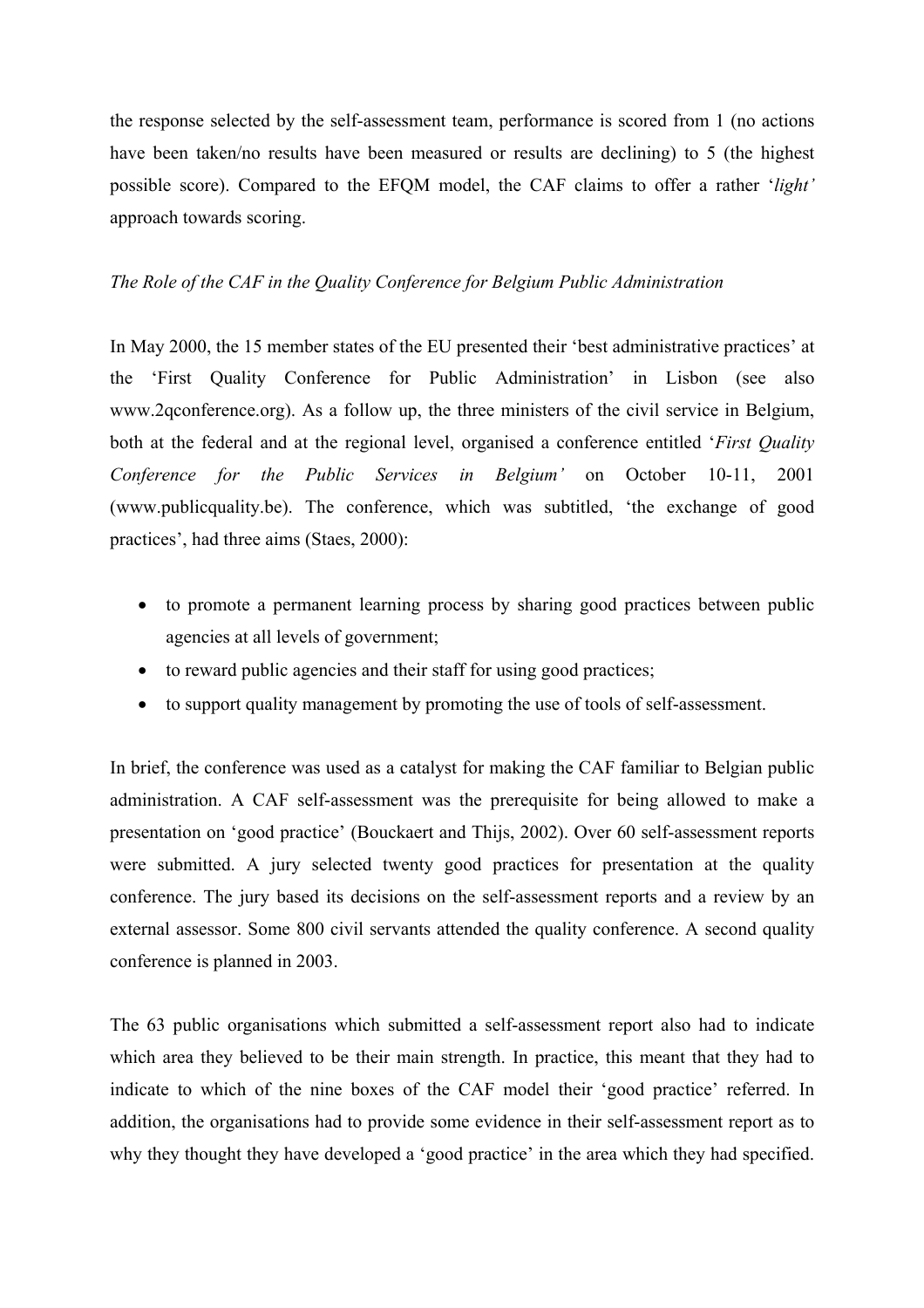Figure 2 shows how many times a key criterion of the CAF was indicated by the organisation as being an area of good practice in the organisation.



**Figure 2: 'Good Practice' Cases Reported in CAF Self-Assessments** 

'Good practices' are reported most frequently in '*process and change management and customer-citizen involvement'* with 41 hits. The least mentioned criteria are '*impact on society'* (19), '*key performance results'* (17) and to a lesser extent '*people (employee) results' (*22). These latter three key criteria are within the result categories of the CAF. This finding may be interpreted in different ways: it may illustrate a lack of results orientation on the part of public agencies or simply incapacity to measure results. (Sixteen organisations indicated to be a good practice on all the criteria. However, this was an explicit option on the application form. Therefore, the above conclusion may be a bit too daring)

### **Research Methodology**

#### *The Conceptual Framework: Internal and External Motivations*

The demand for quality tools such as the CAF may come from within or outside the organisation: 'internal motivation' implies that the rewards for improvement are internal or that the improvement process is rewarding in itself, while 'external motivation' implies that the potential rewards for improvement come from sources external to the organisation. In the following, we will identify factors that may condition internal or external motivations.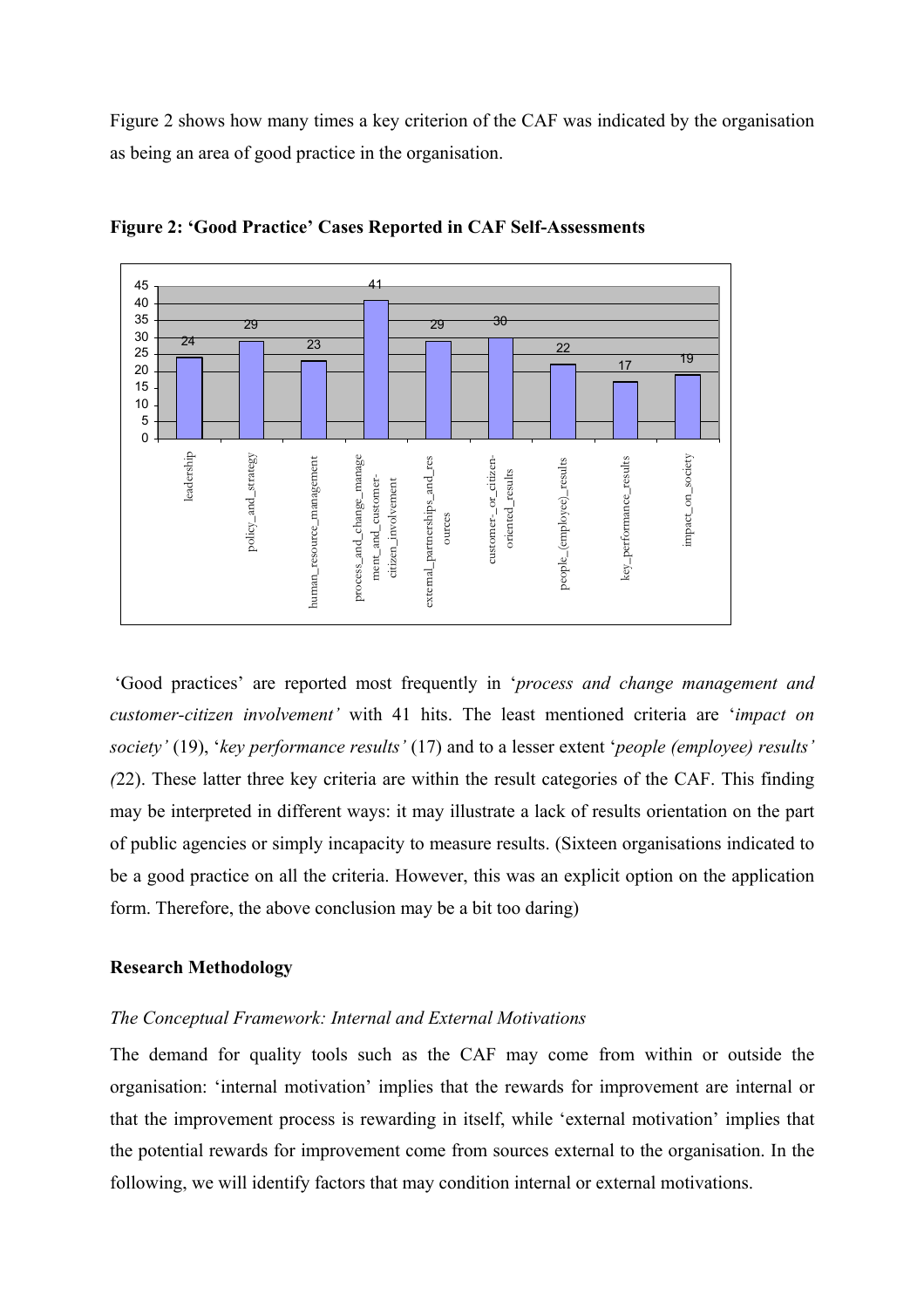#### Internal Factors

Several internal factors can be identified. First, public organisations may have a strong focus on service quality and recognise a need for routine quality assessments. In this situation, applying quality models is part of organisational operations and is rewarding in itself. The literature on total quality management, and indeed most literature on change management, emphasises the importance of involving the entire organisation - including all departments and processes - in quality initiatives and continuous quality improvement. Quality initiatives should result not only in efficient management and satisfied clients but also in job satisfaction. This vision is represented in Denhardt's concept of the 'pursuit of significance' (Denhardt, 1993). Commitment to values is seen as a driver of change towards the development of professionalism, integrity, service and quality. In brief, dedication to public service – the key value which is normally highlighted - may motivate public sector organisations to employ quality models.

A second internal factor might be that top managers may want to control or reduce the discretion of front-line staff. Lipsky (1980) showed that public servants who are close to the public have considerable freedom to interpret rules and guidelines, in ways different from those intended by the top of the organisation. The top of the organisation may want to reduce the discretionary power arising from the individual decisions of 'street-level bureaucrats'. In this case, it may be intended that quality models will lead to enhanced control in the organisation. Of course, it may not necessarily be the case that top management intends to exercise this control in an authoritative way. It may be seen as more about convincing the 'hearts and minds' of the street level bureaucrat in relation to the (top management's) vision of quality. Quality models may be considered as a valuable tool in this respect (Halachmi, 1996).

On the other hand, there may be bottom-up pressures for reform because street-level bureaucrats believe that quality management may help them '*get the job done'*. Hypothetically, street-level bureaucrats may see quality models as a means to increase their autonomy. Often, intra-organisational decision-making is hierarchical, while quality models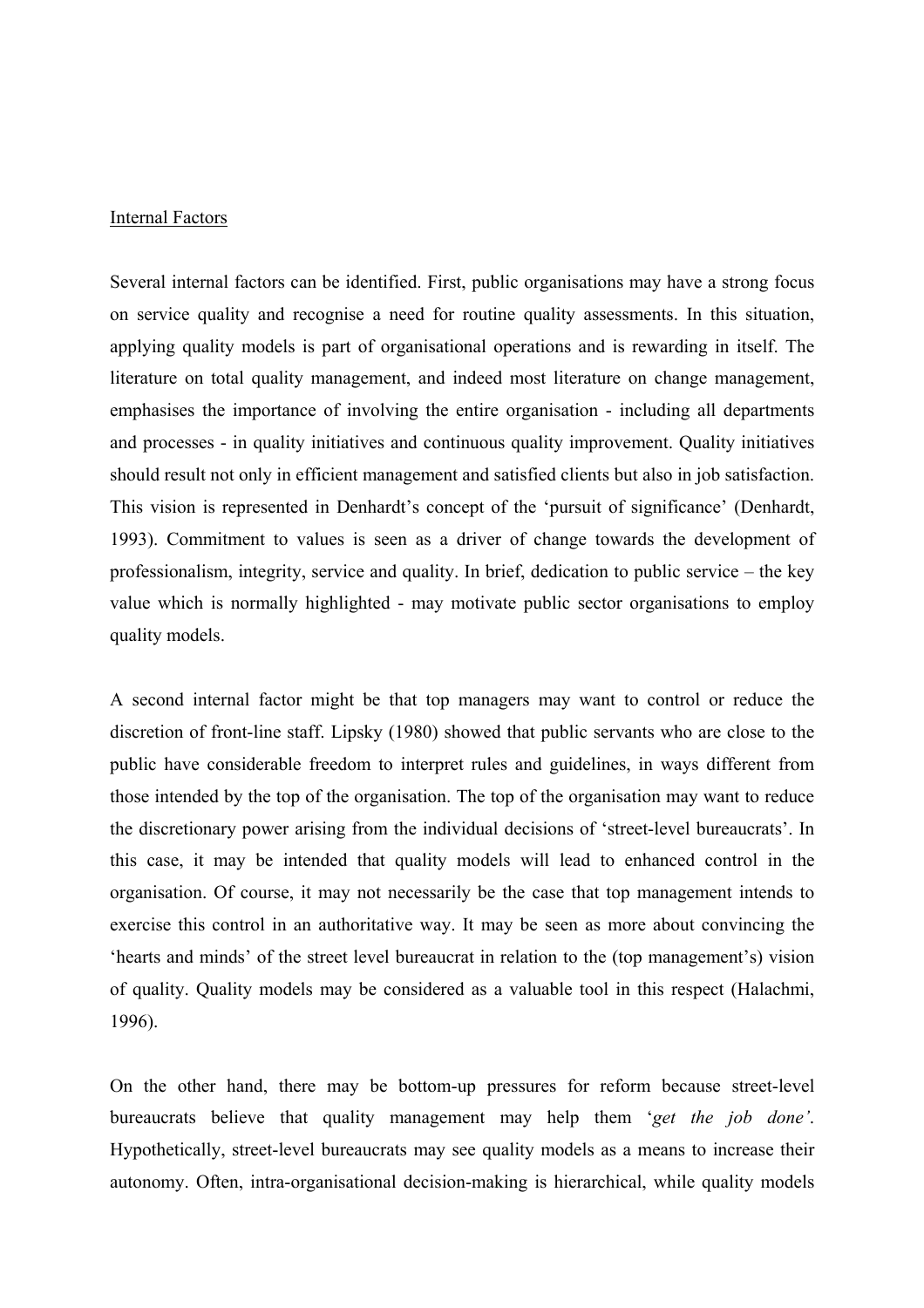are often associated with team work (see Chapter **???** in this volume). Quality models serve as a communication tool that intersects traditional hierarchical lines.

Fourthly, experience with other quality models might explain why organisations apply the CAF. We are here dealing with path dependency theory and historical institutionalism (Thelen, 1999), whereby the historical path of the organisation explains present options. Past experience with quality models might trigger the wish to experiment with some new tool such as the CAF.

# External Factors

Secondly, the use of quality tools may be driven by external motivations. Pollitt and Bouckaert (2000) identify legitimacy problems and fiscal stress as the main pressures for public management reform in the last decades. Legitimacy and fiscal stress are intertwined: fiscal stress causes governments to disinvest in public services (Elcock, 1991). It is widely assumed that disinvestments result in a loss in effectiveness, which in turn causes a decline in trust and satisfaction (Bouckaert and Van de Walle, 2003). In this situation, a public organisation may consider quality models as a tool to achieve savings while increasing the quality of public services. However, as Reinholde (see Chapter **x** in this volume) points out the effective use of quality tools needs considerable investment in staff training. In particular, politicians who are eager to achieve some quick 'wins' are often unwilling to invest in the necessary staff training, which is why quality tools often have short life-cycle.

Another external factor which is often cited as a trigger of organisational change is 'isomorphism' (Dimaggio and Powell, 1983). In essence, the argument is that organisations become increasingly similar as they change, due to coercive, mimetic and normative processes. Coercion refers to authoritative power. Normative isomorphism stands for the norms that people in organisations share, e.g. absorbed through their common professional education. Mimetic isomorphism suggests that an organisation applies a quality model simply because it has become a fashion. Quality models are seen in this respect as a standard response to uncertainty.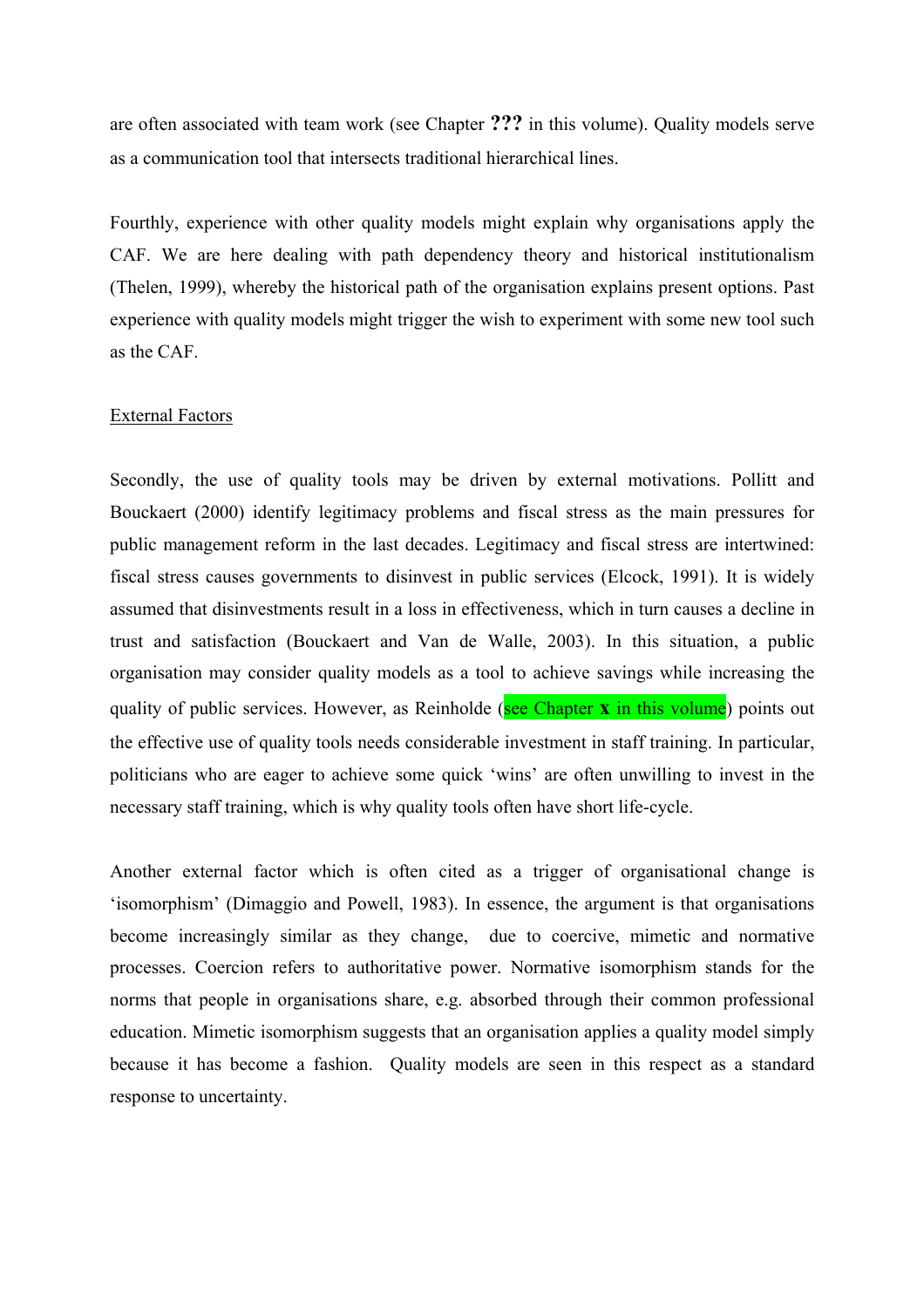Quality models are also often used for public marketing. Organisations may use quality models simply to show the world that they are modern. A second, more sophisticated external use of the CAF is to 'export' the quality management system developed on the basis of the CAF to other public agencies. A prominent case in Germany is the City of Saarbrücken which has done a lot of marketing in order to become nationally known for its quality management initiatives, even though the benefits of the reforms in Saarbrücken have remained less visible.

#### *The Empirical Database of the Study*

As mentioned above, all the organisations which wished to present a 'good practice' case at the Belgian quality conference had to do a self-assessment based on the CAF. The selfassessment report was assessed by an external assessor who evaluated the quality of the selfassessment exercise and the 'good practice' case study. The data used in this chapter were taken from the 63 self-assessment reports and the external assessors' reports of the selfassessment. In addition to this, the authors undertook a web-based survey of the 63 public organisations, which had submitted a self-assessment report and a 'good practice' case study.

The organisations were invited by the authors to fill out an on-line questionnaire of about 150 questions on their experiences with quality management in general and the CAF in particular. Thirty-two organisations replied, which gives a response rate of about 50 %. About half of the respondents were central government agencies, while the other half were public agencies from regional and local levels of government.

# **The Importance of Internal and External Drivers for Using Quality Models – Survey Results**

The survey focussed on the following issues:

1. What is the importance of internal factors?

Key question: what is the importance of experience with other quality models?

2. What is the importance of external factors?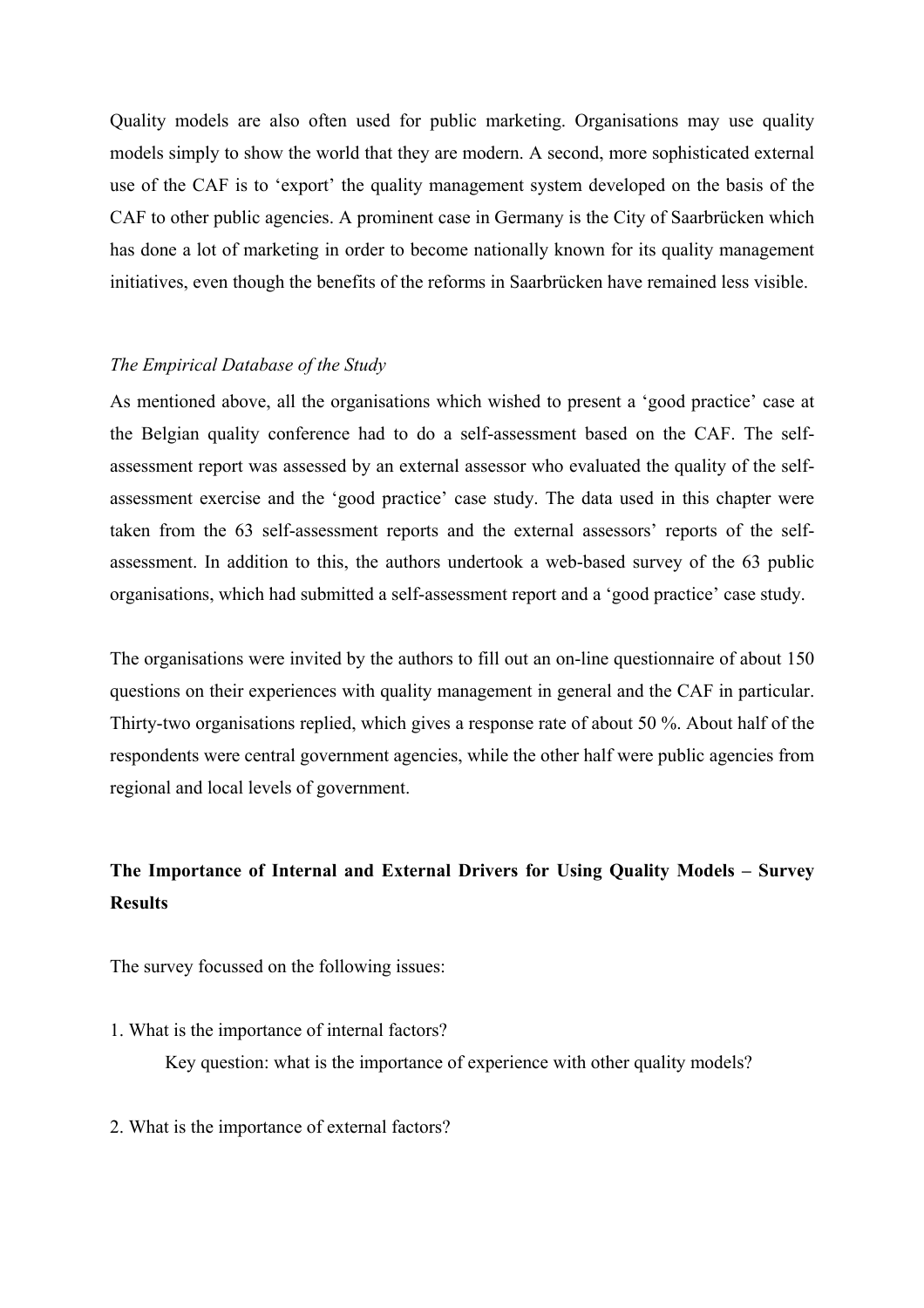Key question: what was the importance of the quality conference as an external motivator?

3. Considering internal and external drivers together, which is the most important (internal, external, or both internal and external)?

# *The Importance of Internal Factors*

We asked those public organisations which applied to participate in the Belgian quality conference why they decided to apply the CAF. They had to indicate the importance of a series of motives on a 10-point scale ( $1 = not$  important at all;  $0 = very$  important). Another series of questions asked about what kind of motivations were important in applying the CAF  $(1 = not important at all; 5 = very important).$ 

# **Table 1: Internal Motivations for Using the CAF**

| Internal variables                                          |          |      | <b>Std</b> |
|-------------------------------------------------------------|----------|------|------------|
| We started to use the CAF                                   | Scale    | Mean | Dev        |
| to give our staff insight into our organisation             | $1 - 10$ | 5.94 | 2.85       |
| to sensitise all staff to quality issues                    | $1 - 10$ | 6.69 | 2.62       |
| to create one vision of quality in our organisation         | $1 - 10$ | 6.50 | 2.69       |
| because of demands from front-line staff                    | $1 - 10$ | 4.25 | 3.07       |
| to increase job satisfaction and morale in the organisation | $1 - 5$  | 2.78 | 1.45       |
| to strengthen group cohesion                                | $1 - 5$  | 3.69 | 1.18       |
| to increase the efficiency of the organisation              | $1 - 5$  | 4.31 | 0.74       |
| to make the organisation more customer-oriented             | $1 - 5$  | 4.38 | 0.83       |
| to increase quality awareness in the organisation           | $1-5$    | 4.34 | 1.04       |
| to increase the managerial capacity of the organisation     | $1 - 5$  | 4.16 | 0.92       |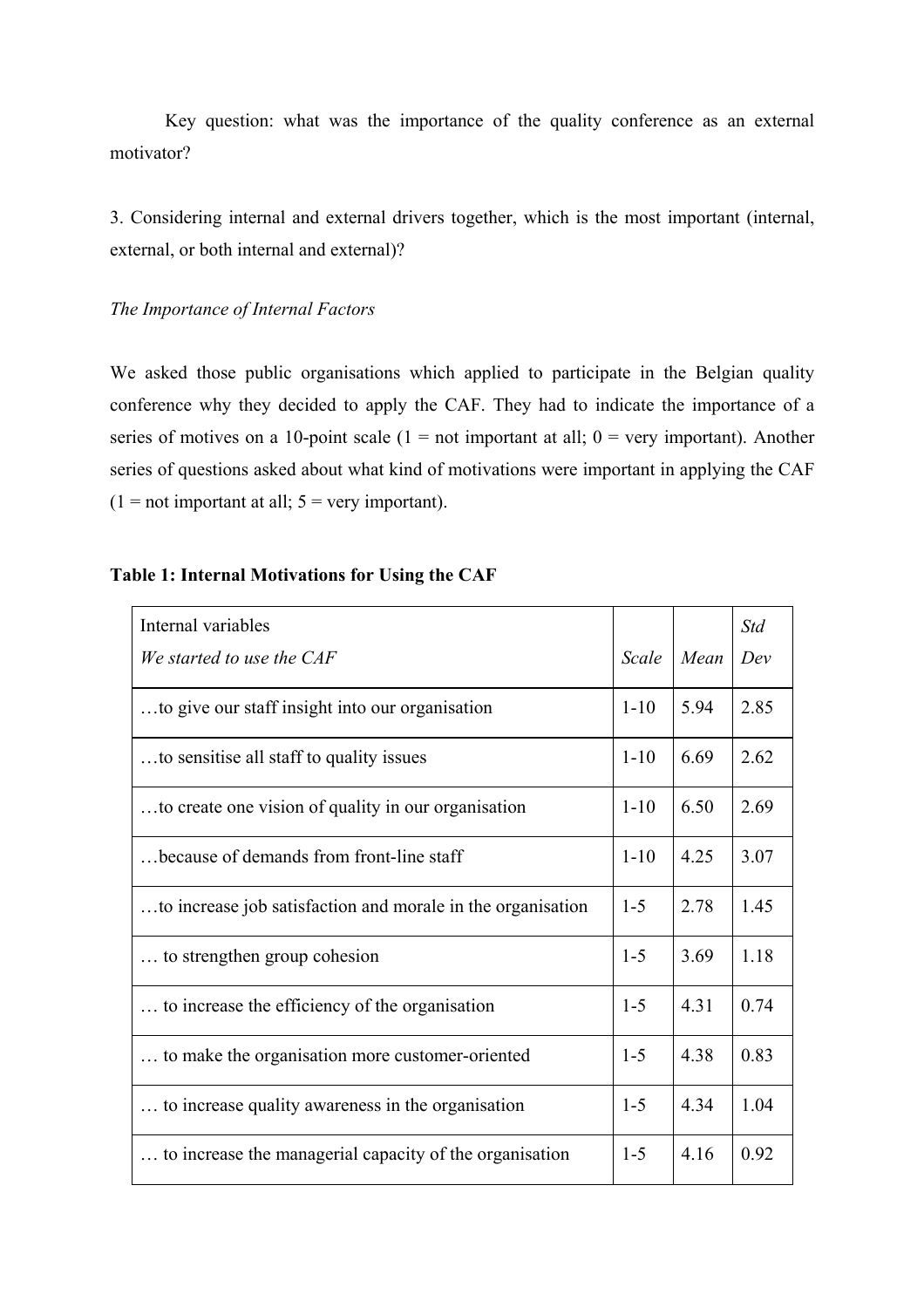As Table 1 shows, internal motivation was significant in determining the use of the CAF. The respondents indicated increasing the efficiency, quality awareness and management capacity of the organisation as the most important factors. Furthermore, the development of a single vision of quality in the organisation also seems to have been an important motive, but to a lesser extent than the other motives mentioned above. Finally, increasing job satisfaction and group cohesion seem to be of less concern.

Presumably, the answers may be biased, as respondents may not wish to admit that their management decisions are driven by external motivations. In order to test the validity of the answers, we compared the self-assessment reports of the organisations and the respective report of the external assessor. We assume that the scores of internally motivated organisations will be more or less in line or even lower than the scores of the external assessor. Externally motivated organisations, however, are likely to attribute themselves higher scores than the scores of the external assessors. We found that 20 organisations had overestimated their score. The scores of 25 organisations were in line with scores given by the external assessors while seven organisations had underestimated their score. Again, this suggests that, in most cases, internal motivation was prevailing.

A second check comes from the question asking who actually applied the CAF in the organisation. If internal improvement is an important motivation, the use of the CAF should be supported by the top management. The results are presented in Table 2. The respondents strongly agree that the whole organisation was involved and that support from the top was important. Of course, the high score on the item 'support from the top' is not surprising since top management filled out the questionnaire in several cases  $(n = 9)$ . However, even when we filter the answers of top management, the mean is still 6.71. This shows that in most cases, support from the top and involvement of the whole organisation seem to be given a high importance, which supports the hypothesis that internal motivation wa predominant.

It may seem surprising that external consultants have not had a big role in introducing the CAF to the organisations which responded to the survey. However, this may be explained by the fact that the CAF, unlike the EFQM Excellence Model, does not have yet a pool of trained external CAF assessors who could be contacted by public organisations asking for help.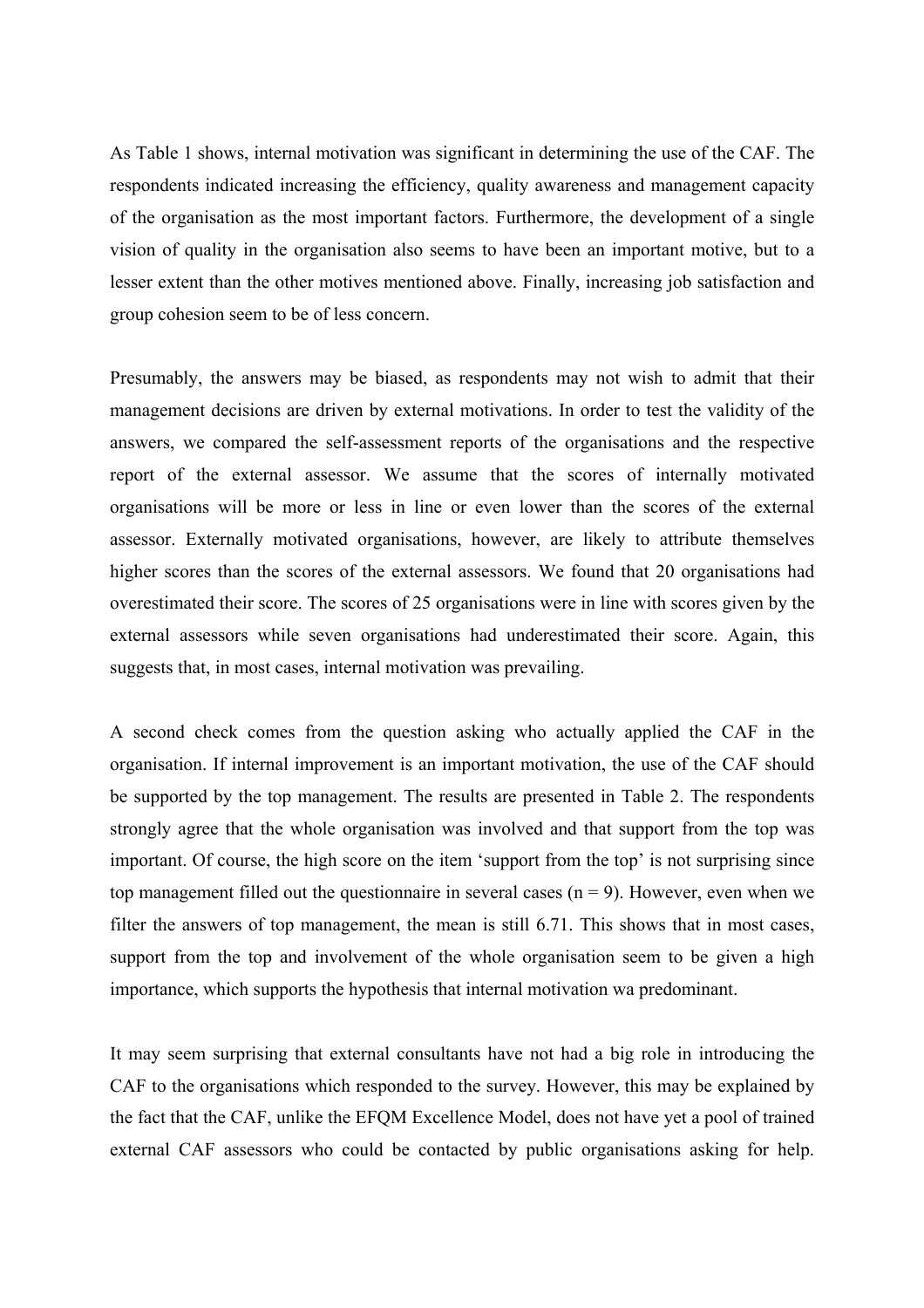Moreover, the CAF is presented as a light assessment tool, which may contrast with substantial investment in external advice.

| To what extent do you agree with the following statements?                                     | Scale    | Mean | <b>Std</b><br>Dev |
|------------------------------------------------------------------------------------------------|----------|------|-------------------|
| the application of the CAF fails or succeeds due to the<br>engagement of one particular person | $1 - 10$ | 5.30 | 3.16              |
| the application of the CAF is mainly a concern of the top<br>management                        | $1 - 10$ | 5.74 | 2.86              |
| the application of the CAF is mainly a concern of front-line<br>staff                          | $1 - 10$ | 5.03 | 2.70              |
| the application of the CAF is a concern of a quality<br>department                             | $1 - 10$ | 3.40 | 2.58              |
| the application of the CAF is a concern of external<br>consultants                             | $1 - 5$  | 1.27 | 0.83              |
| the application of the CAF is a concern of the whole<br>organisation                           | $1 - 10$ | 6.70 | 3.24              |
| without the explicit support of the top the self-assessment<br>would be impossible             | $1 - 10$ | 7.90 | 2.59              |

|  |  |  | Table 2: Persons Driving the Use of the CAF in the Organisation |
|--|--|--|-----------------------------------------------------------------|
|  |  |  |                                                                 |

As the survey results show, the window dressing hypothesis does not hold up in the majority of organisations. However, the fact that most respondents (mean 5.3) thought that the use of the CAF was strongly dependent on the engagement of one particular person raises issues of ownership of the CAF. As always, the big question is whether these 63 public organisations which participated in the quality conference will still use the CAF after the person who has introduced it leaves. Unless self-assessment becomes part of the organisational culture the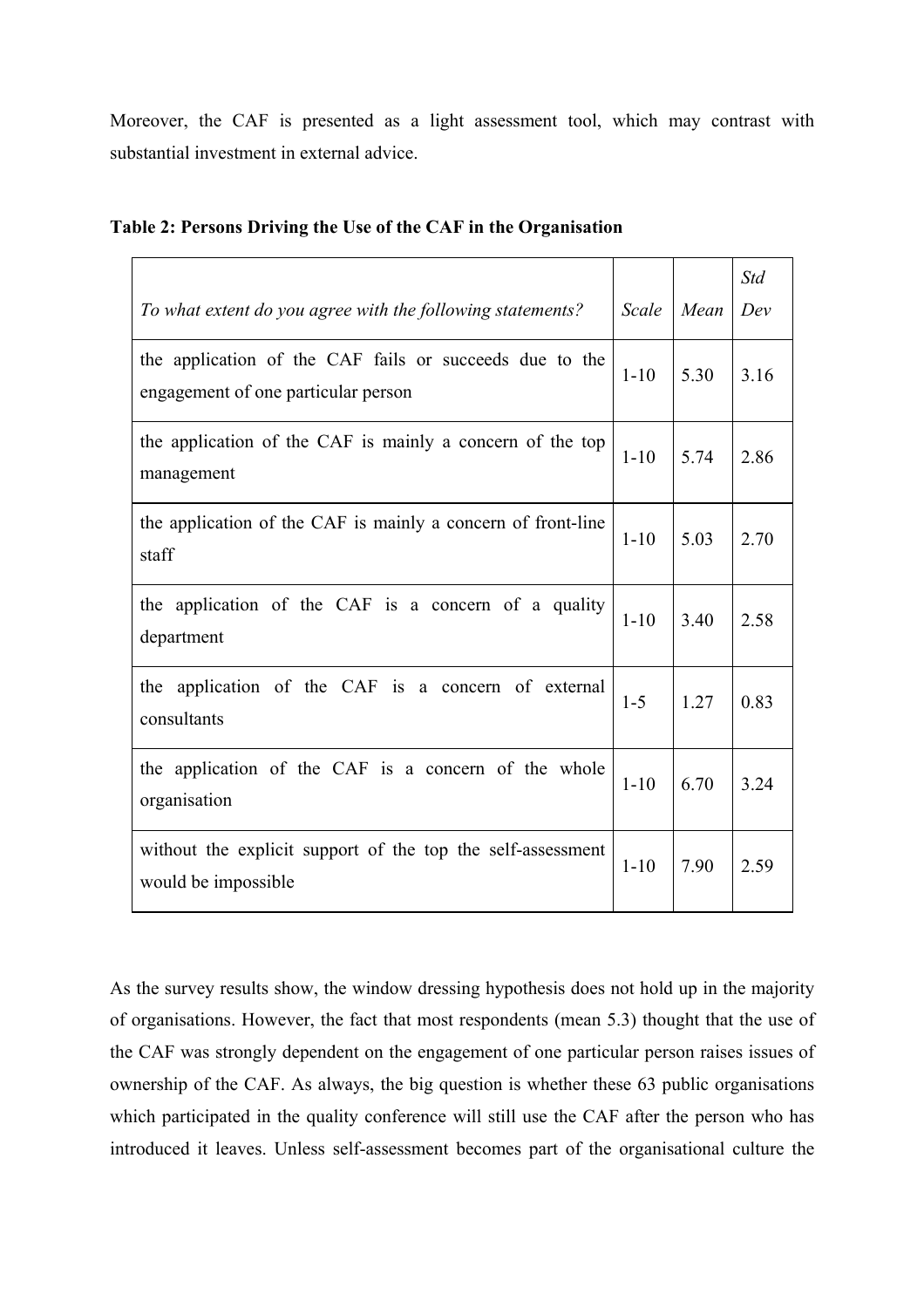CAF (or any other self-assessment tools) may turn out to be only a short-lived initiative driven by a single manager who wants to raise his/her profile through the use of a new tool.

# *The Importance of Experience with Other Quality Models*

The survey also tried to identify to what extent experience with quality management accounts for the quality of the 'good practice'? In other words, do organisations which have experience with other quality models come up with better examples of 'good practice' than organisations which do not have such experience? If so, experience becomes an important internal factor in producing better applications of quality models and better service delivery and innovative capacity. Experience with quality models may then be seen as an organisational asset.

In order to examine the effects of experience with quality management on the quality of the 'good practice case', we checked whether organisations with experience did better in the external assessor's assessment (Table 5). The results show that experience was significantly associated with the scoring by external assessors.

| External assessment of the 'good           |                                             |       |       |
|--------------------------------------------|---------------------------------------------|-------|-------|
| practice'                                  | <i>Experience with other quality models</i> |       |       |
| Judgement of<br>the<br>external            |                                             |       |       |
| assessor                                   | No                                          | Yes   | Total |
| Qualifies as 'good practice'               | 21                                          | 13    | 34    |
|                                            | 43.75                                       | 86.67 |       |
| Unclear - jury should decide               | 11                                          |       | 13    |
|                                            | 22.92                                       | 13.33 |       |
| Does<br>qualify<br>'good   16<br>not<br>as |                                             | O     | 16    |
| practice'                                  | 33.33                                       | 0.00  |       |
| Total                                      | 48                                          | 15    | 63    |

**Table 3: The Effect of Experience with Quality Management on External Evaluations** 

As Table 3 shows, the external assessors rated the 'good practice' case studies presented by organisations with experience of working with quality models much more positively than the case studies submitted by organisations without any prior experience in quality management.

# *The Importance of External Factors*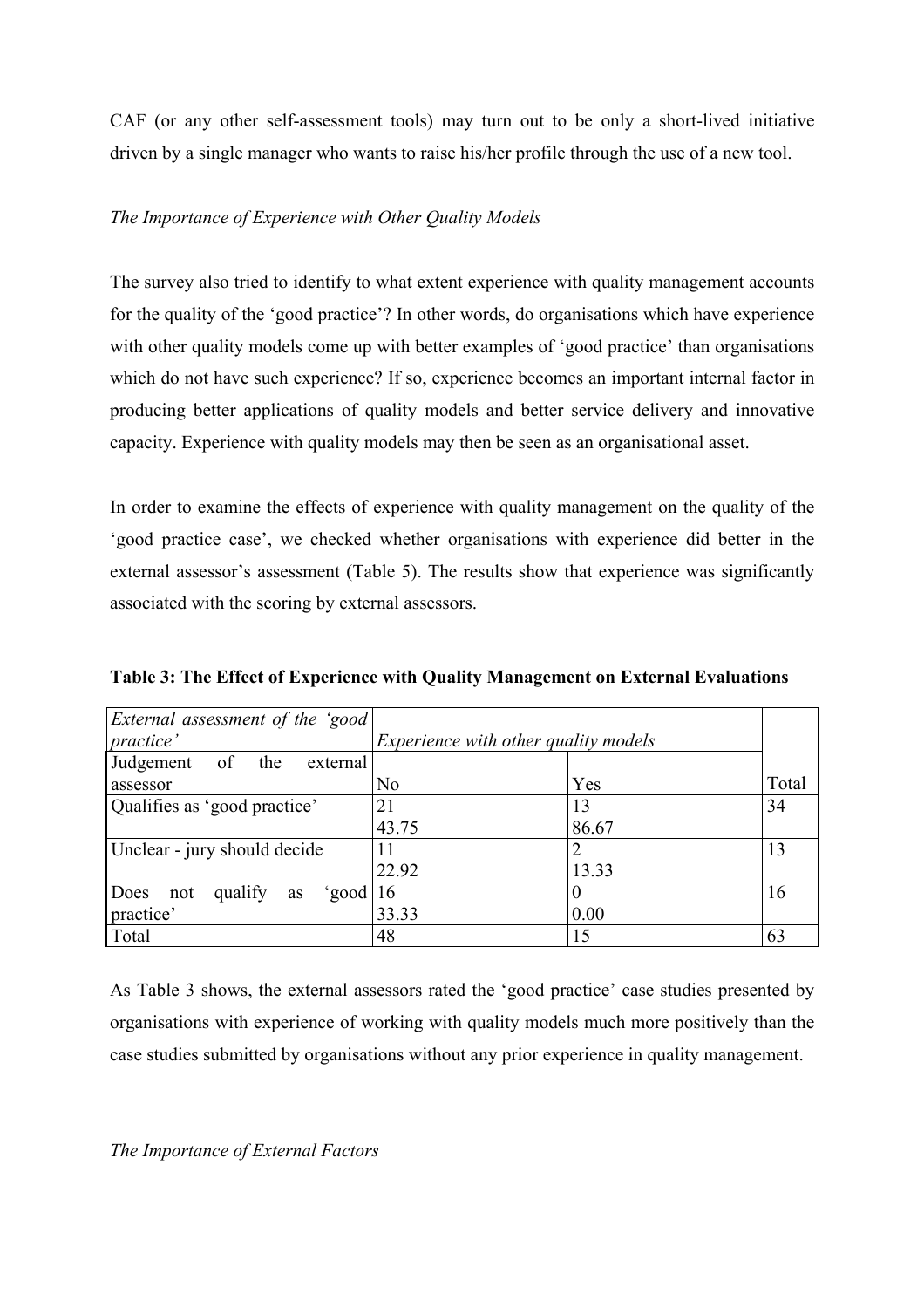Table 4 presents the responses in the survey about the influence of some external variables. The items 'making the organisations better known' and 'giving insight into the organisation' on the part of politicians and citizens are given relatively high scores. On the other hand, the items 'to cope with fiscal stress', 'to be able to make the necessary savings' and 'to deal with market pressure' are given relatively low scores. Apparently, legitimacy concerns are more important than cost savings in the decision to introduce quality models. Moreover, the mimetic isomorphism hypothesis does not find support from the data in Table 4. (However, this finding needs to be interpreted with caution as a survey might not be the optimal research instrument to identify motives related to mimetic behaviour). Finally, the relatively high score for the item 'top managers wanted to be seen as modern' worth noting. Moreover, the mean for this item does not change when the questionnaires answered by top management  $(n = 9)$ are left out.

| External variables                                                               |          |      |                |
|----------------------------------------------------------------------------------|----------|------|----------------|
| We started to use the CAF                                                        | Scale    | Mean | <b>Std Dev</b> |
| to cope with 'fiscal stress'                                                     | $1 - 10$ | 2.31 | 2.31           |
| to be able to make the necessary savings                                         | $1 - 10$ | 3.52 | 2.43           |
| to deal with market competition                                                  | $1 - 10$ | 2.47 | 2.31           |
| out of the desire to make the organisation better known                          | $1 - 10$ | 5.73 | 3.14           |
| to give politicians insight into our organisation                                | $1 - 10$ | 4.66 | 3.00           |
| to give citizens/clients insight into our organisation                           | $1 - 10$ | 5.19 | 3.03           |
| because comparable organisations are using the CAF or<br>other quality models    | $1 - 10$ | 3.53 | 2.21           |
| because such initiatives are taken everywhere                                    | $1 - 10$ | 3    | 2.57           |
| because the chief executives wanted to be seen as modern<br>by their environment | $1 - 10$ | 5.50 | 3.23           |

### **Table 4: External Motivations for Using the CAF**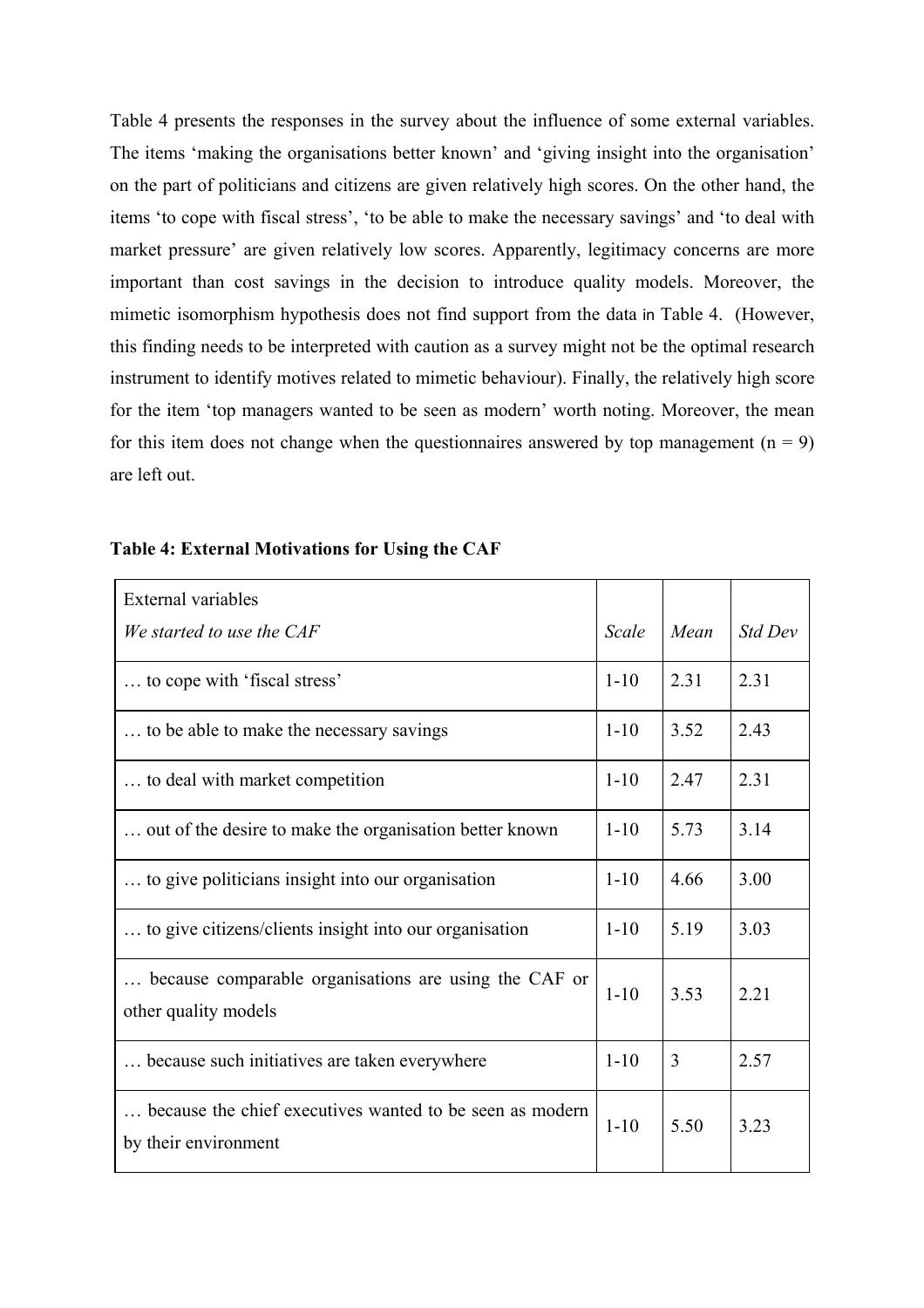A comparison of Tables 1 and 4 shows that, in general, external variables have a lower score than internal variables. Nevertheless, 'external communication' and 'making the organisation better known' are important external factors for applying the CAF. This is not very surprising since the data consist of organisations that wished to present a 'good practice' at a national quality conference. Therefore, it is interesting to assess the importance of the quality conference as an external motivator.

#### *The Importance of the Quality Conference as an External Motivator*

Figures 3 and 4 present the survey results related to two questions:

- (1) Did the quality conference stimulate your organisation to introduce the CAF?
- (2) Would your organisation have introduced the CAF without the conference?

A 1-5 scale was being used whereby 1 signified 'certainly not' and 5 signified 'certainly'.

**Figure 3: The Importance of the Quality Conference for the CAF Application**



Figure 3 shows that most respondents thought that the quality conference has been an important driver to introduce the CAF in their organisation - 25 out of 32 organisations acknowledged that the quality conference was important or very important (4 or 5). The results for the negative question which are shown in Figure 4 confirm the validity of these results - thirteen organisations said that they would certainly or probably not have applied the CAF without the prospect of presenting a 'good practice' at the quality conference.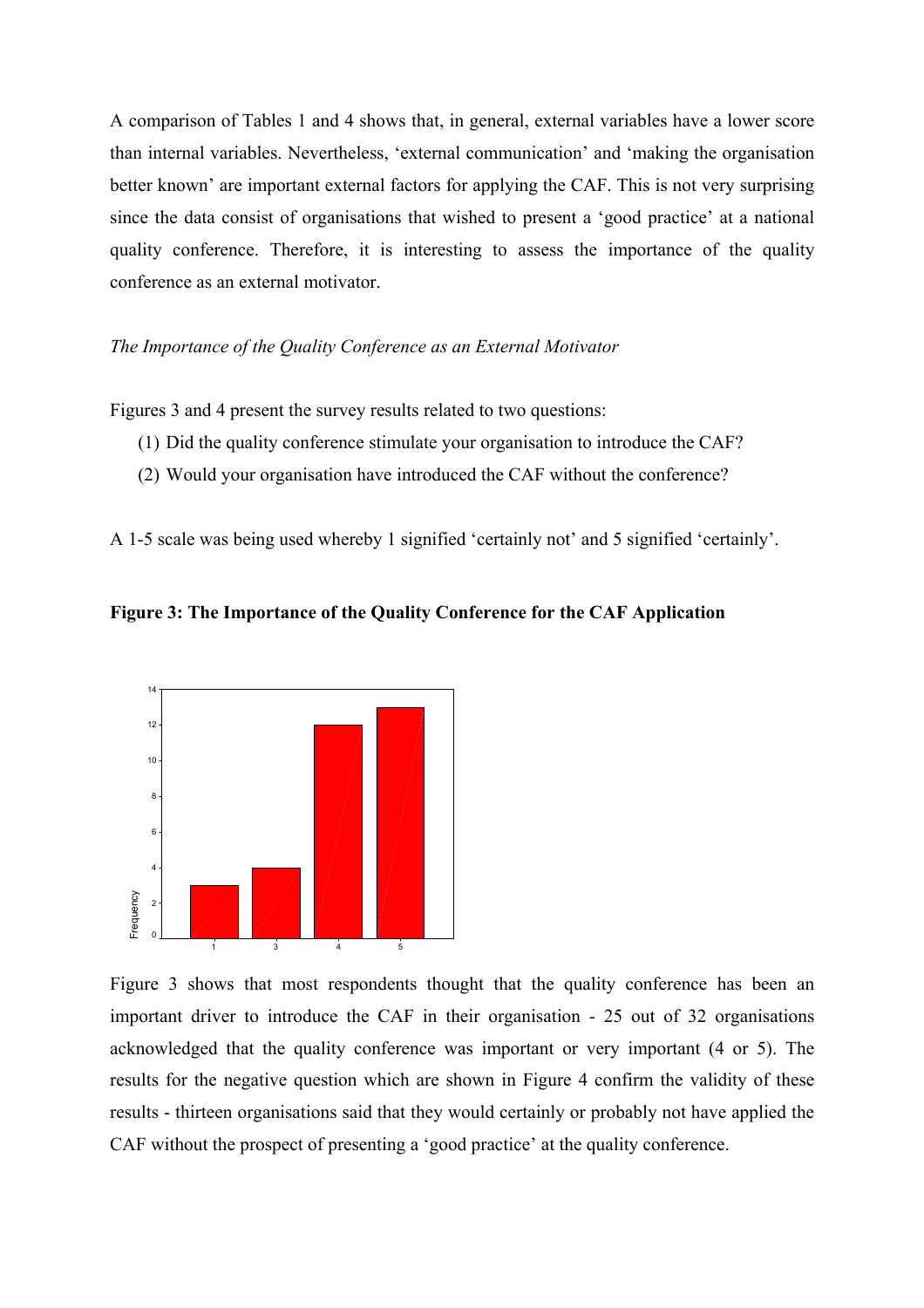

**Figure 4: Use of the CAF without the Organisation of a Quality Conference?** 

Brief, in the case of the Belgian public agencies, the quality conference definitely was an important catalyst for applying the CAF.

### *Bringing Internal and External Motivations Together*

When we bring internal and external motivations together, which motivational pattern prevails (internal, external, or both internal and external)? First, we aggregated the different internal and external items into two respective scales. Next, a scatter plot with quadrants was calculated (see Figure 5). A merely external motivation is not found in our respondents - the top left quadrant of the figure is almost empty. Therefore, the window dressing hypothesis is rejected for this data set. Indeed, internal motivations are much more frequent. This is a remarkable result given that the data set consists of public organisations which submitted a 'good practice' for a quality conference which is an important external stimulus in itself.

#### **Figure 5: The Importance of Internal Versus External Motivations**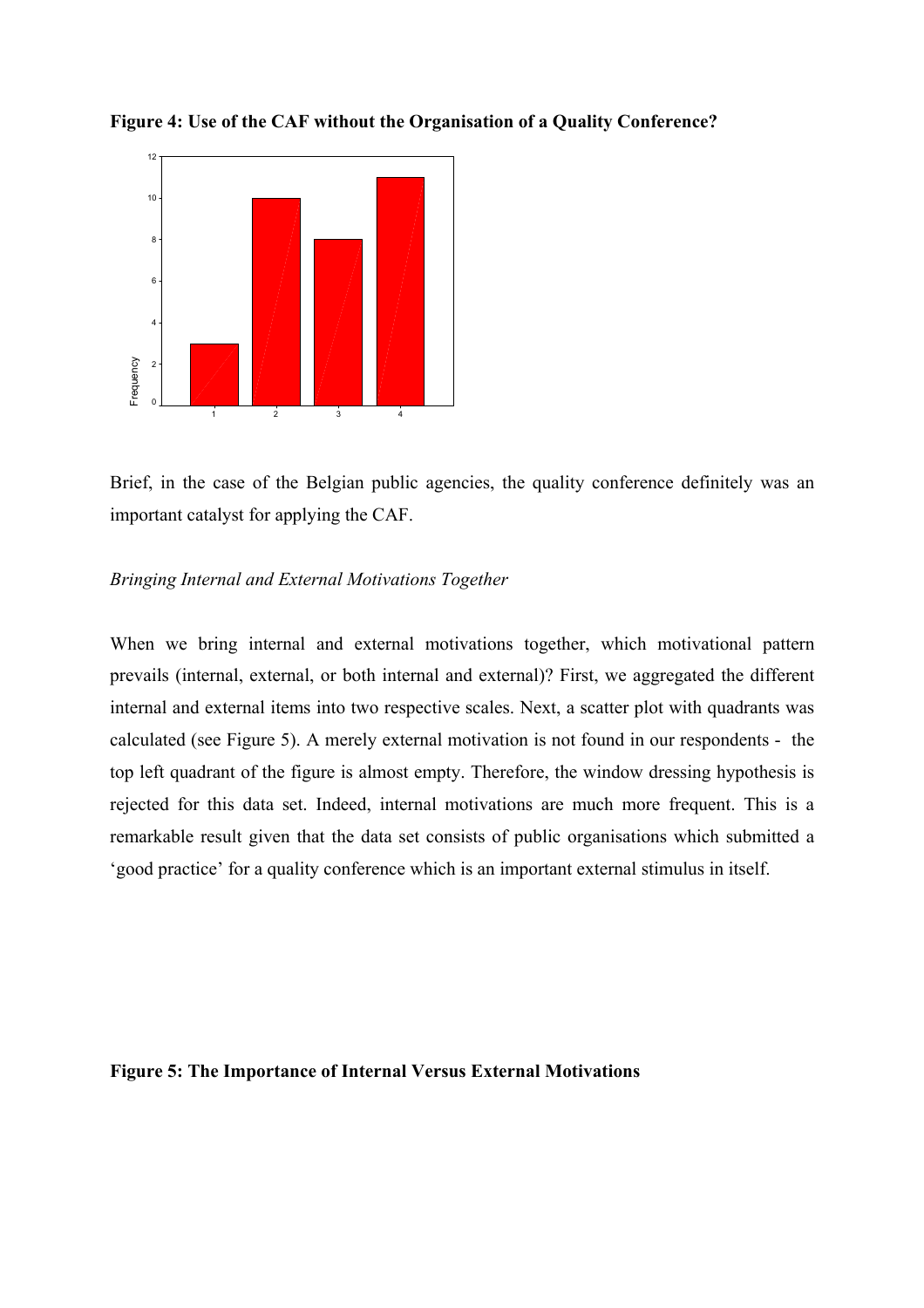

#### **Conclusions**

The sceptics about quality models are wrong. Quality models are not merely used for window dressing but internal motivations play an important role. Even in a case where there was clearly an important external motivator such as the national quality conference, internal motivations were paramount. Organisations want to improve their operations and increase management capacity by using quality models. That is what quality models are designed for. Secondly, organisations want to align the understanding of the quality concept within the organisation. It may be important, especially for organisations with a lot of street-level discretion, that all staff share the same concept of quality. Quality models may serve as a valuable tool. Moreover, experienced organisations also had better 'good practices'. Thus, quality models are not only for external use. They are used in organisations which want to bring about tangible improvements in public service quality.

Therefore, the advocates of quality models are right - but not entirely. Self-assessment is not only a tool for internally-driven improvement. Organisations do not only apply quality models to enhance performance. External motivations do play a significant role. Amongst the external factors, the wish of a modern image for the top managers of the organisation stands out. In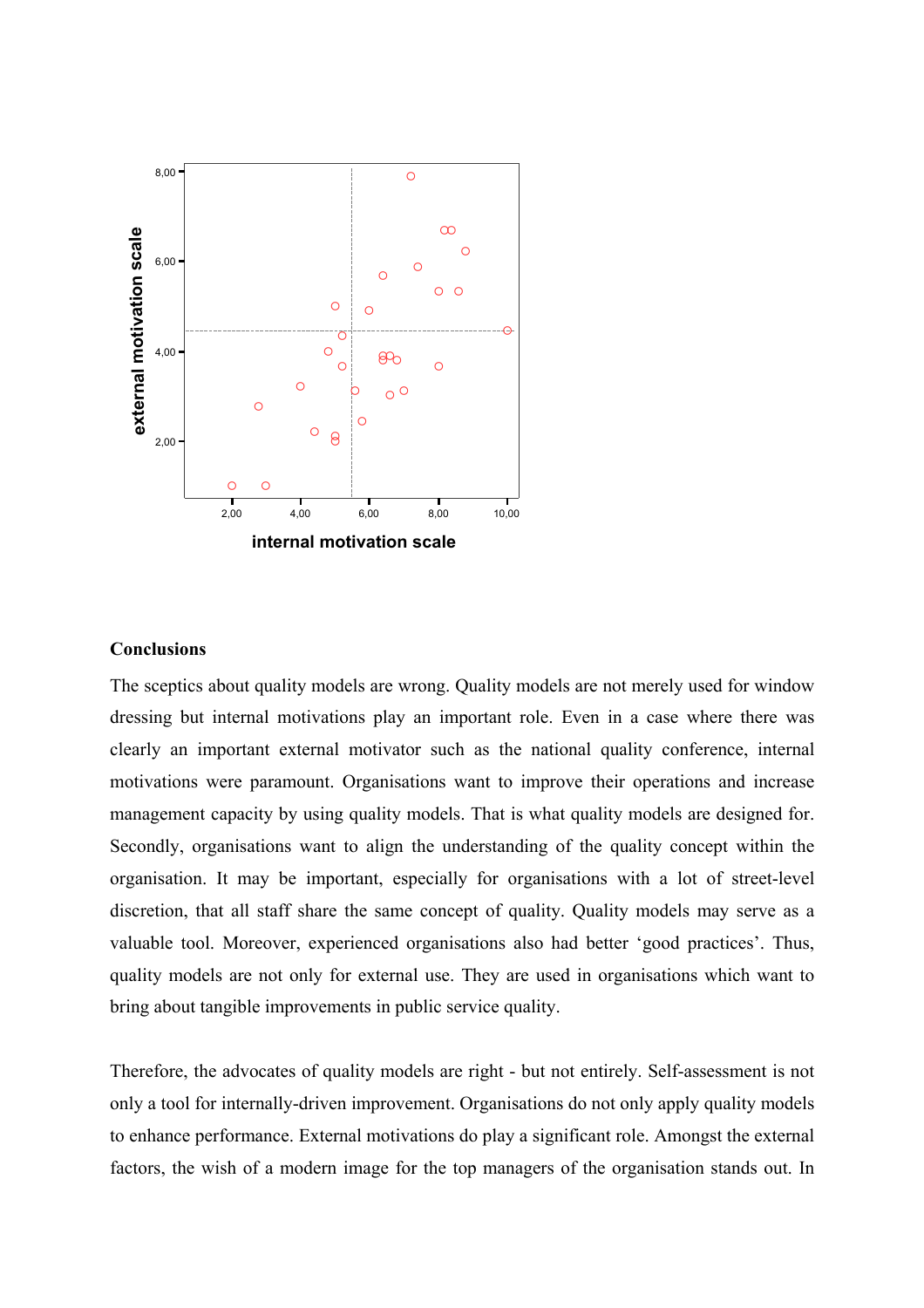addition, the desire to increase legitimacy appears to be of concern. Quality models are also used as a communication tool to give politicians and citizens insights into the organisation. Obviously, the big question is to what extent citizens are interested in managerial issues. Specific users may have some interest in quality issues but public organisations are only learning now to present the right kind of information for specific target groups. The study also showed that savings are a relatively unimportant factor in driving the introduction of quality models. Finally, the importance of the Belgian quality conference as a catalyst for the CAF in Belgium confirms the existence of external motivations.

In general, both internal and external motivations play a role when a public organisation decides to introduce a quality tool. Some organisations appear to be more externally motivated than others, but we did not find any purely externally motivated organisations. External motivation alone will not make organisations apply a quality model.

Finally, we end by noting some constraints of this study. The data set was limited to thirtytwo questionnaires and sixty-three dossiers from Belgian public agencies. It is not yet known whether the results would be the same in other countries. Qualitative in-depth research may deliver interesting findings which may support the Belgian findings or contradict them. Furthermore, we did not address many topics. For example, the chapter did not investigate what the organisations do with the results of the CAF exercise, or whether they are likely to do self-assessments again, even without the impetus of a new conference. Finally, internal organisational dynamics and external pressures need more detailed scrutiny in order to establish the weight of the different internal and external factors. This may be the next step in uncovering the motives behind the quality movement.

# **References**

Bouckaert, G. and Thijs, N. (2002). Het Common Assessment Framework: Het Evaluatie-Instrument Geëvalueerd. Leuven: Instituut voor de Overheid.

Bouckaert, G. and Van de Walle, S. (2003). 'Public Service Performance and Trust in Government: The Problem of Causality', International Journal of Public Administration, Vol. 8-9, No. 29: (forthcoming)